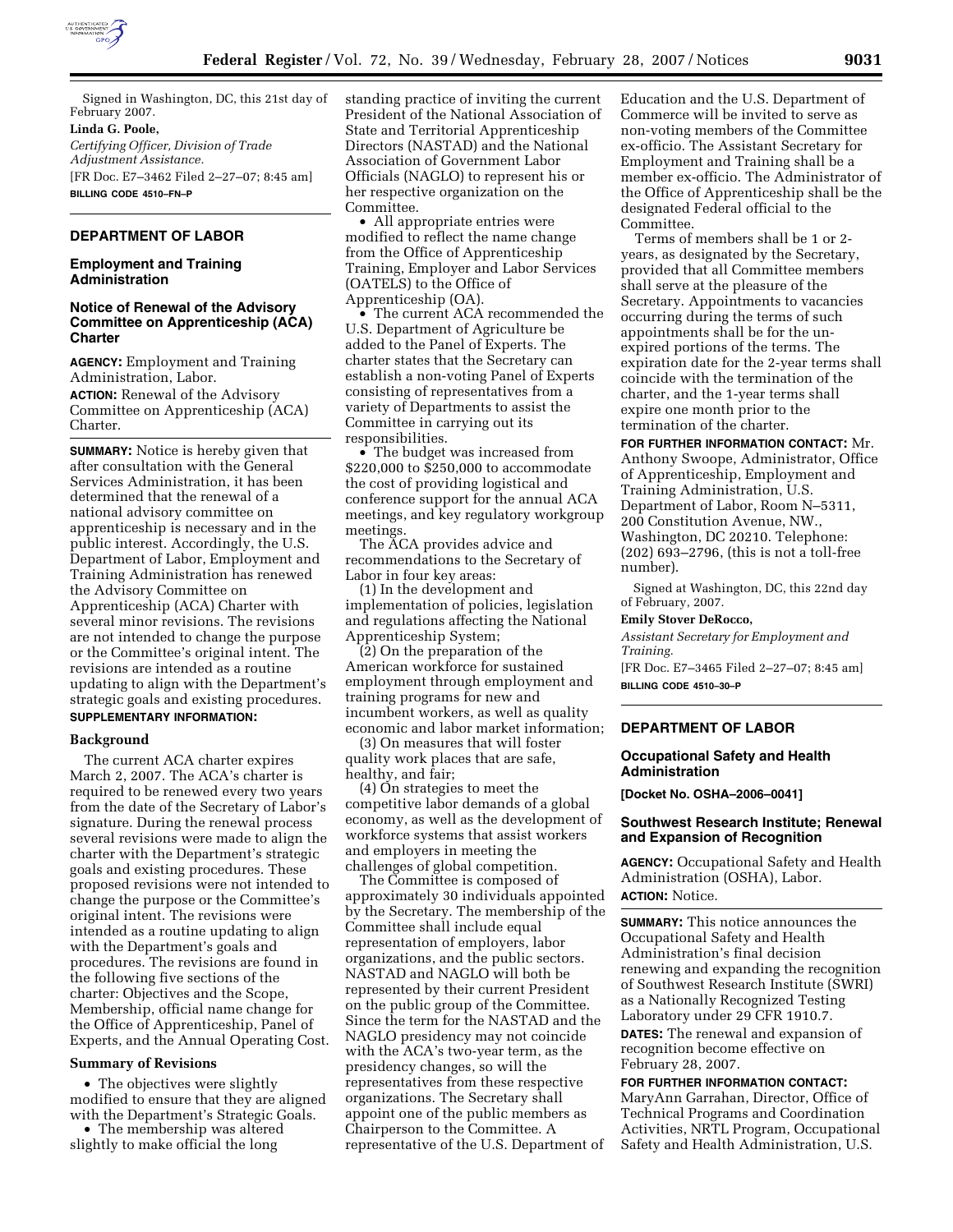Department of Labor, 200 Constitution Avenue, NW., Room N–3655, Washington, DC 20210, or phone (202) 693–2110.

## **SUPPLEMENTARY INFORMATION:**

#### **Notice of Final Decision**

The Occupational Safety and Health Administration (OSHA) hereby gives notice of the renewal and expansion of recognition of Southwest Research Institute (SWRI) as a Nationally Recognized Testing Laboratory (NRTL). SWRI's expansion covers the use of an additional test standard, while the SWRI renewal covers its existing scope of recognition. OSHA's current scope of recognition for SWRI may be found in the following informational Web page: *http://www.osha.gov/dts/otpca/nrtl/ swri.html.* 

OSHA recognition of an NRTL signifies that the organization has met the legal requirements in Section 1910.7 of Title 29, Code of Federal Regulations (29 CFR 1910.7). Recognition is an acknowledgment that the organization can perform independent safety testing and certification of the specific products covered within its scope of recognition and is not a delegation or grant of government authority. As a result of recognition, employers may use products properly approved by the NRTL to meet OSHA standards that require testing and certification.

The Agency processes applications by an NRTL for initial recognition or for expansion or renewal of this recognition following requirements in Appendix A to 29 CFR 1910.7. This appendix requires that the Agency publish two notices in the **Federal Register** in processing an application. In the first notice, OSHA announces the application and provides its preliminary finding and, in the second notice, the Agency provides its final decision on the application. These notices set forth the NRTL's scope of recognition or modifications of that scope. We maintain an informational Web page for each NRTL that details its scope of recognition. These pages can be accessed from our Web site at *http:// www.osha.gov/dts/otpca/nrtl/ index.html.* 

SWRI initially received OSHA recognition as an NRTL on July 13, 1993 (58 FR 37752), for a five-year period ending on July 13, 1998. Appendix A to 29 CFR 1910.7 stipulates that the period of recognition of an NRTL is five years and that an NRTL may renew its recognition by applying not less than nine months, nor more than one year, before the expiration date of its current recognition. NRTLs submitting requests within this allotted time period retain

their recognition during OSHA's renewal process. SWRI submitted the required application and received its first renewal of recognition on March 9, 1999 (64 FR 11503), for the five-year period ending March 9, 2004. SWRI then submitted a request dated June 4, 2003 (see Exhibit 14), to renew its recognition again. This request fell within the allotted time period, and SWRI retained its recognition pending OSHA's final decision in the renewal process.

In its June 4, 2003, application, the NRTL included an earlier request to expand its recognition to include three additional test standards, but then eliminated two of these standards from its request. The NRTL Program staff determined that the remaining standard is an ''appropriate test standard'' within the meaning of 29 CFR 1910.7(c). Therefore, OSHA is approving this one additional test standard for the expansion. For the renewal, the Agency is approving the 11 test standards currently in SWRI's scope. In connection with the renewal, NRTL Program staff assessed the NRTL's facilities in April 2005 and recommended renewal of the SWRI recognition in a memo dated August 31, 2005 (see Exhibit 14–1). The assessor had previously recommended approval of the additional standard (also see Exhibit 14–1), but the expansion was deferred pending SWRI's decision regarding the two standards it eliminated.

The preliminary notice announcing the renewal/expansion application was published in the **Federal Register** on October 6, 2006 (71 FR 59133). Comments were requested by October 23, 2006, but no comments were received in response to this notice. OSHA is now proceeding with this final notice to grant SWRI's renewal/ expansion application.

The most recent application processed by OSHA specifically related to SWRI's recognition granted an expansion, and the final notice for this expansion was published on November 22, 2000 (65 FR 70366). OSHA, however, issued a notice modifying the scope of a number of NRTLs to replace or delete withdrawn test standards (70 FR 11273, March 8, 2005). SWRI was one of those NRTLs.

You may obtain or review copies of all public documents pertaining to the SWRI application by contacting the Docket Office, Occupational Safety and Health Administration, U.S. Department of Labor, 200 Constitution Avenue, NW., Room N–2625, Washington, DC, 20210. Docket No. OSHA–2006–0041 (formerly, NRTL3–90) contains all

materials in the record concerning SWRI's recognition.

The current address of the SWRI facility already recognized by OSHA is: Southwest Research Institute, 6220 Culebra Road, Post Office Drawer 28510, San Antonio, TX 78228.

### **Final Decision and Order**

NRTL Program staff has examined the application, the assessor's recommendations, and other pertinent information. Based upon this examination and the assessor's recommendations, OSHA finds that SWRI has met the requirements of 29 CFR 1910.7 for renewal and expansion of its recognition, subject to the limitations and conditions listed below. Pursuant to the authority in 29 CFR 1910.7, OSHA hereby renews and expands the recognition of SWRI, subject to these limitations and conditions.

### *Limitations*

### 1. Test Standards and Site

OSHA limits the renewal of SWRI's recognition to the one site listed above and to testing and certification of products for demonstration of conformance to the following test standards, each of which OSHA has determined is an appropriate test standard, within the meaning of 29 CFR 1910.7(c):

| ASTM E2074 | Standard Method for Fire<br>Tests of Door Assemblies. |
|------------|-------------------------------------------------------|
| UL 10A ……… | Tin-Clad Fire Doors.                                  |
|            |                                                       |
| UL 10B     | Fire Tests of Door Assem-<br>blies.                   |
| UL 94      | Tests for Flammability of                             |
|            | Plastic Materials for Parts                           |
|            | in Devices and Appli-                                 |
|            | ances.                                                |
| UL 155     | Tests of Fire Resistance of                           |
|            | Vault and File Room                                   |
|            | Doors.                                                |
| UL 162     | Foam Equipment and Liq-                               |
|            | uid Concentrates.                                     |
| UL 555     | Fire Dampers.                                         |
| UL 711     | Rating and Fire Testing of                            |
|            | Fire Extinguishers.                                   |
| UL 1887    | Fire Test of Plastic Sprin-                           |
|            | kler Pipe for Visible                                 |
|            | Flame and Smoke Charac-                               |
|            | teristics.                                            |
| UL 2085    |                                                       |
|            | Protected Aboveground                                 |
|            | Tanks for Flammable and                               |
|            | Combustible Liquids.                                  |
| UL 60950   | Information Technology                                |
|            | Equipment.                                            |
|            |                                                       |

Additionally, OSHA limits the expansion of SWRI's recognition to testing and certification of products for demonstration of conformance to the following test standard, which also is an appropriate test standard, as previously noted: UL 525 Flame Arresters.